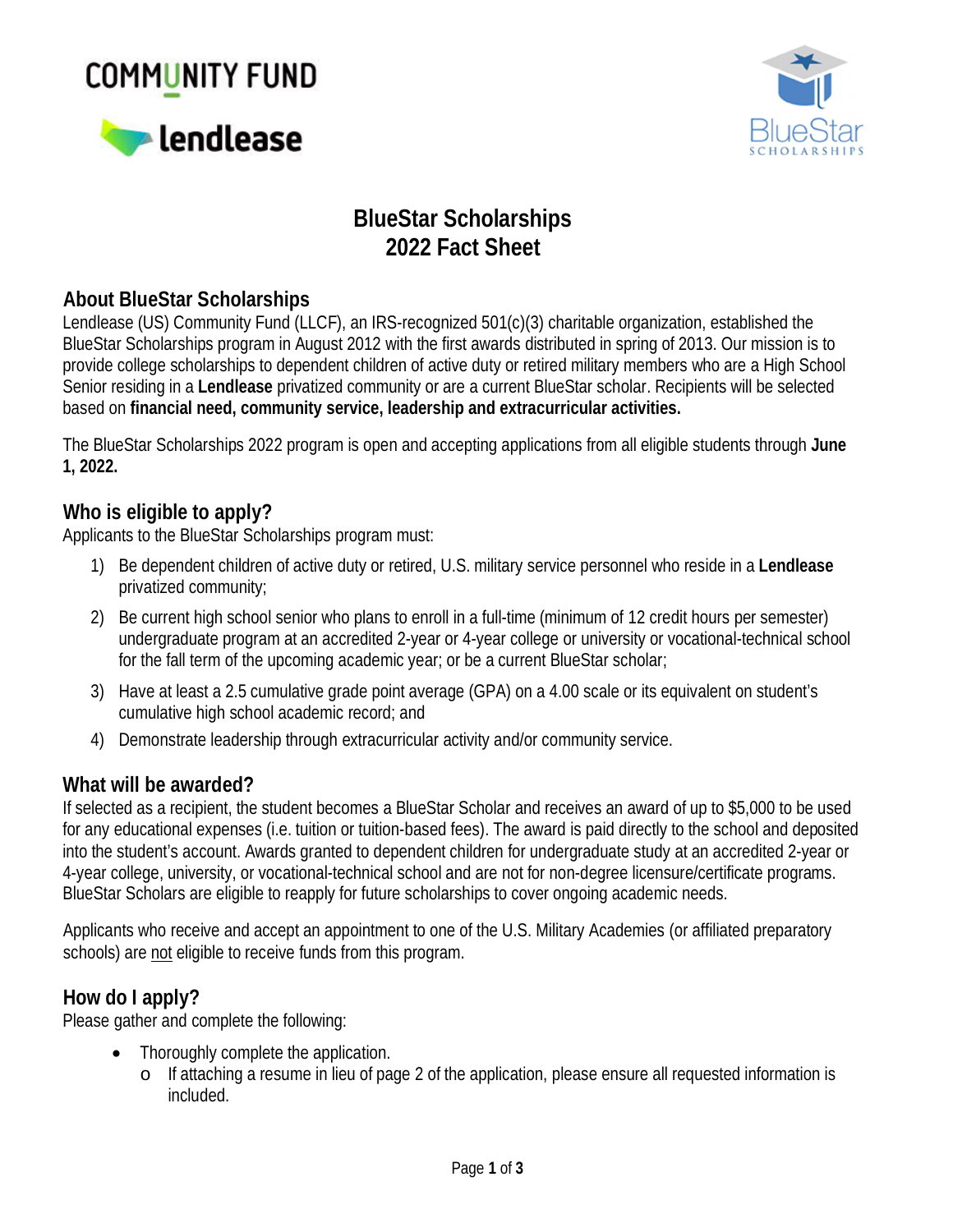- o Ensure principal or guidance counselor's endorsement on page 3 (applicable to only High School Seniors).
- o Ensure all documents required on page 6 are included.
- o Ensure the student and student's parent/legal guardian have signed page 6.
- · Current and complete transcript of grades (grade reports are not accepted).
- · Copy of applicant's college entrance test scores (SAT and/or ACT) or current college transcript.
- · For High School Seniors, at least one (no more than three) signed and dated one-page letter of recommendation from a person in authority at a high school attended by the applicant or from a community organization in which the applicant participates. Letters should cover the applicant's ability, work habits, leadership, personality, integrity, etc.
- · An essay (500 words or less, typed and single-spaced) as to the applicant's professional goal(s) and personal development and current progress toward achieving those goals; relate how past, present, and future activities making these accomplishments probable. Essays should include the applicant's name and signature at the bottom of the page(s).
- · Acceptance letter(s) for college, university or vocational institution. If not available, please note this on your application then send once received.
- · Postmarked or email stamped by **June 1, 2022**.

**Ensure applicant's nam[e is on each page of eac](mailto:BlueStar@lendlease.com)h document** and program preference to email application and supporting documents to BlueStar@lendlease.com.

Otherwise, send via USPS; FedEx; or UPS with tracking option to:

Lendlease (US) Community Fund Attn: **BlueStar Scholarships** 1201 Demonbreun Street, Suite 800 Nashville, TN 37203

Applicants should make a copy for their records as all submitted applications and associated documents will become the property of BlueStar Scholarships and will not be returned. Additionally, BlueStar Scholarships is not responsible for lost applications.

**When is the application deadline?** Applications including all required documents must be postmarked or email date stamped by **June 1, 2022.**

#### **How are recipients selected?**

Scholarship recipients are selected based on financial need, acceptable scholastic merit, demonstrated leadership and participation in school and community activities, a statement of goals, and unusual personal or family circumstances.

The BlueStar Scholarships Selection Committee will review all applications and select award recipients. Decisions of the selection committee are final and are not subject to appeal. The program is competitive and not all applicants will be selected as recipients.

**How and when will the award recipient be notified?**

Winning applicants will be notified on **June 30, 2022**. An award notification will be sent via email to the email address provided on the student's application.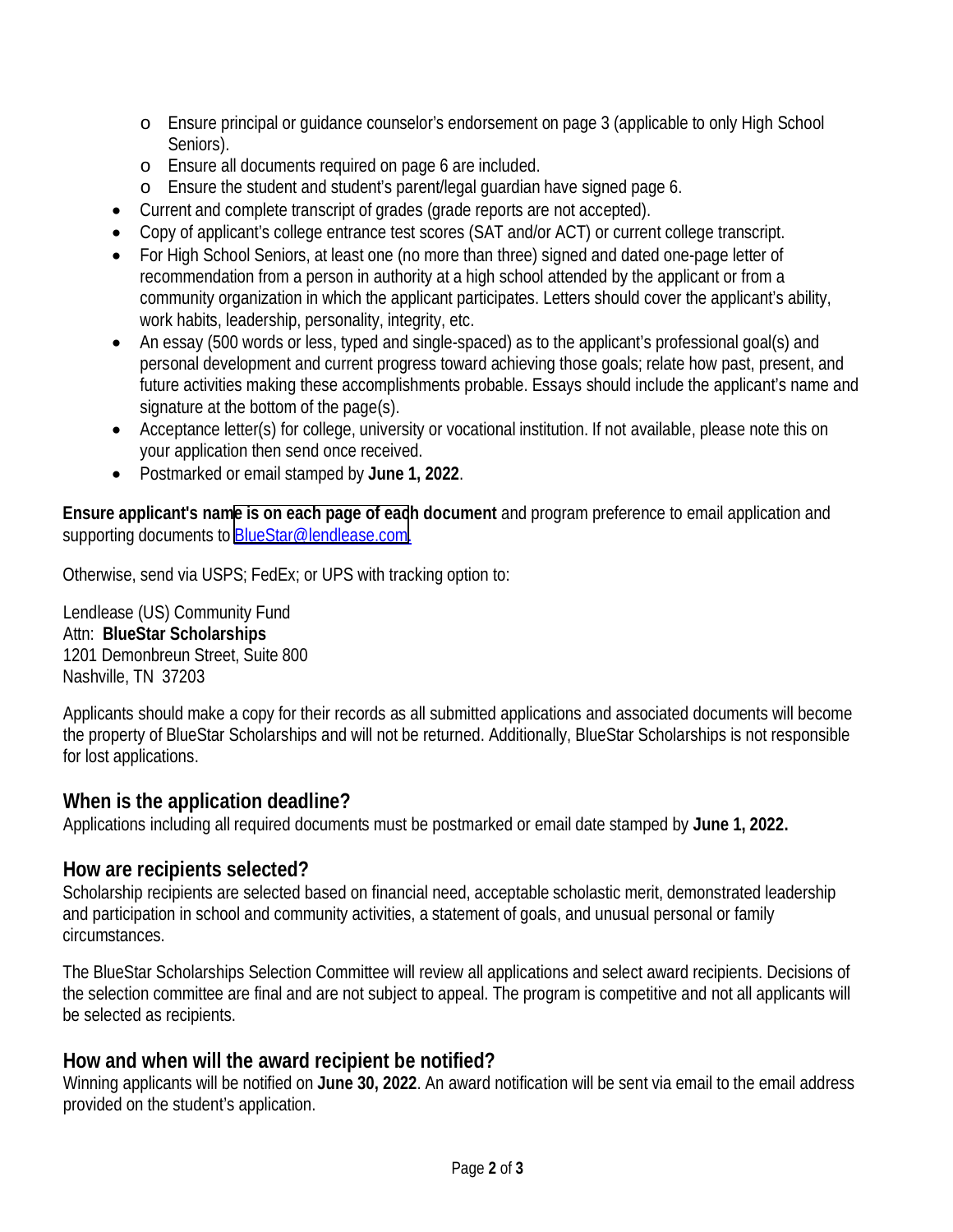**What are a recipient's responsibilities upon notification of being awarded a scholarship?**

- Upon receipt, recipients must complete and submit the BlueStar Scholarships acceptance form by the indicated deadline. Details will be provided in the award notification email to recipients.
- Provide college/university's acceptance letter, if not already submitted or enrolled in higher education institution, by the deadline indicated in the BlueStar Scholarships acceptance form.
- Recipients must notify their college/university/technical school about the award.
- As soon as available, a copy of student's fall class schedule clearly showing student's name and student identification number is due on **August 8, 2022,** unless reason for delay communicated. Online print screen copy will be accepted if name & ID number are visible.
- Recipients must send a final tuition bill online print screen copy will be accepted if name & ID number are visible reflecting balance due by **August 8, 2022**. If final bill is not available by this date, then notify BlueStar Scholarships via email and include expected receipt date.
- § Scholarship checks will not be mailed to the school until the final tuition bill and class schedule are received.
- § Once documentation is received by BlueStar Scholarships and your final tuition payments are due before **August 22, 2022**, please see next paragraph.
- Recipients must immediately notify BlueStar Scholarships at [BlueStar@lendlease.com](mailto:BlueStar@lendlease.com) of any changes in address, school enrollment, or other relevant information and send a complete/final transcript if/when requested.

#### **How and when are scholarships paid?**

Upon receipt of the final tuition bill and class schedule, scholarships are paid in one lump sum with checks made payable to the applicable college/university/technical school. On **August 22, 2022,** scholarship checks will begin to be mailed to the appropriate office of the recipient's designated college unless an earlier date is required and communicated. The scholarship recipient must notify BlueStar Scholarships should any changes occur in address, school enrollment, or other relevant information after the application submitted.

### **Questions? Contact us**

If you have any questions, please email us at **[BlueStar@lendlease.com](mailto:BlueStar@lendlease.com).** Please be sure to list on subject line "BlueStar – your name". You may also contact the BlueStar Scholarships Coordinator by phone at (615) 963-2770.

*BlueStar Scholarships awards are made without regard to race, creed, color, sex, sexual orientation, religious belief, disability, national origin, or service of the sponsor. BlueStar Scholarships reserves the right to review the conditions, criteria and procedures of this scholarship program and to make changes at any time including termination of the program.*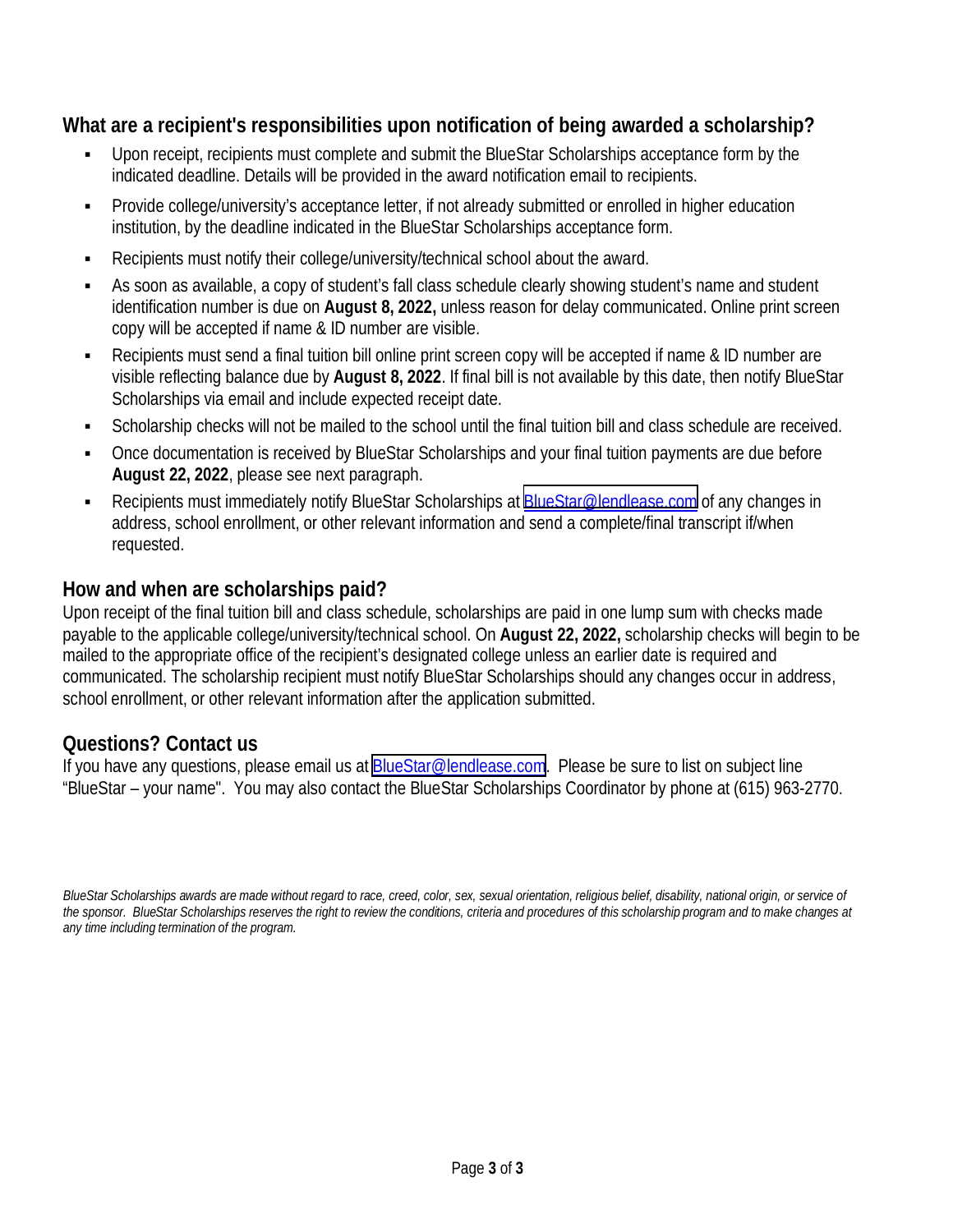





## **Lendlease (US) Community Fund BlueStar Scholarships Application Form**

*Must be completed in its entirety and sent with other required documents.*

| Projected Graduation Date ____________________ |                  |                 |
|------------------------------------------------|------------------|-----------------|
| Other High Schools Attended (Grades 9 - 12):   |                  |                 |
| Name of School                                 | Date of Entrance | Period Attended |
| Name of School                                 | Date of Entrance | Period Attended |
| Name of School                                 | Date of Entrance | Period Attended |
|                                                |                  |                 |
|                                                |                  |                 |

*Please complete the following information. Please attach a separate sheet of paper if necessary. If including a resume, please ensure areas included below are clearly identified.*

**SCHOOL-RELATED LEADERSHIP and EXTRACURRICULAR ACTIVITIES** (e.g. clubs, honor societies, etc.) Indicate which high school year (i.e.1, 2, 3, 4)

Scholastic Honors / Awards (State nature of honor or award and year – such as National Honor Society 3, 4)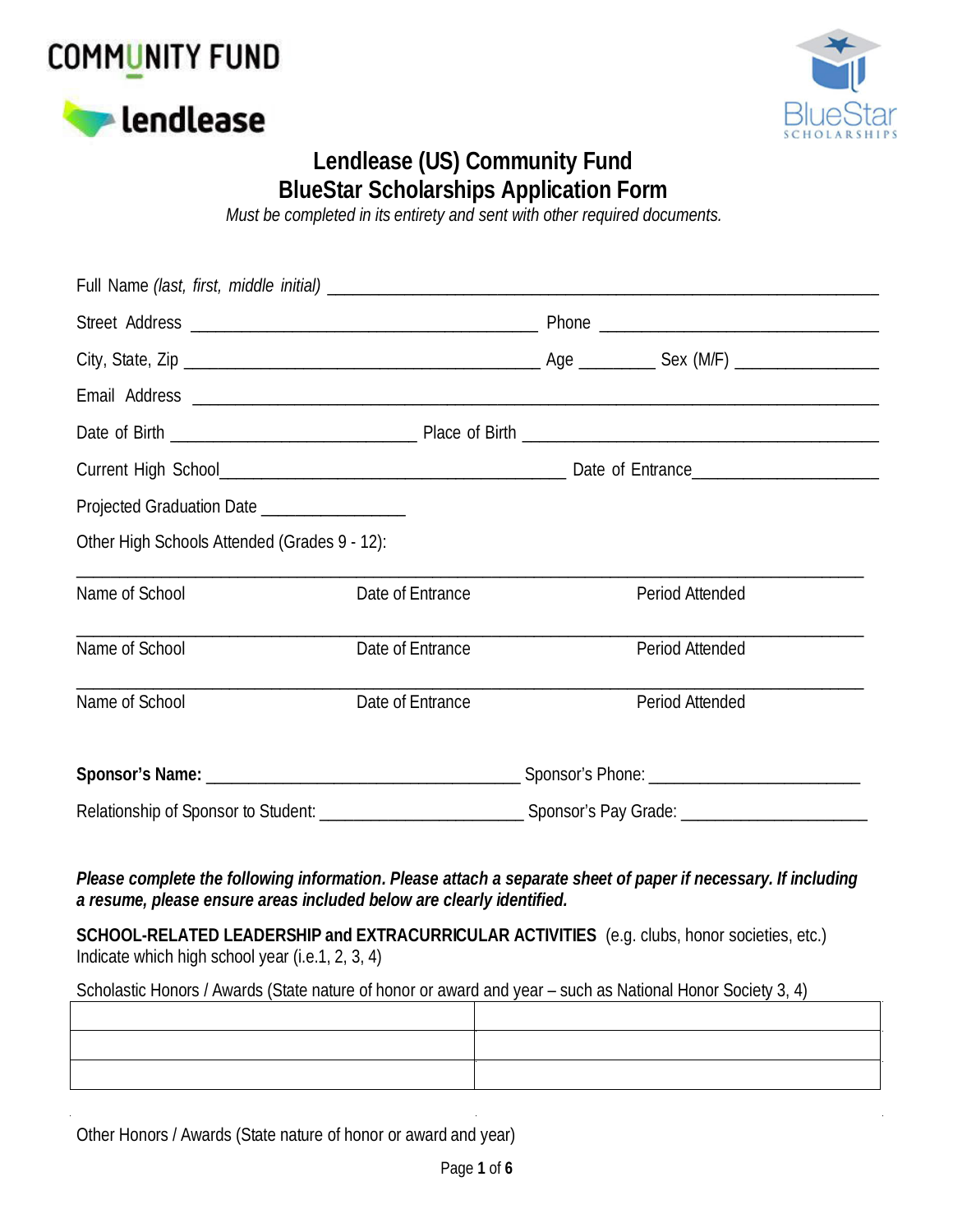Academic / Social / Other (Name of organization and year – include leadership position/office, if applicable)

Sports (list sport and include position held)

**NON-SCHOOL-RELATED LEADERSHIP / CIVIC / EXTRACURRICULAR ACTIVITIES** (e.g. community, church, scouting, 4-H, social club, etc.)

Organization Name (include year and leadership position/office held, if applicable)

Honors / Awards (State nature of honor or award and year)

**VOLUNTEER ORGANIZATIONS & EMPLOYMENT OVER LAST 4 YEARS (include summer jobs)**

| Organization/Employer | Job/Position Held/Kind of Work | Dates |
|-----------------------|--------------------------------|-------|
|                       |                                |       |
|                       |                                |       |
|                       |                                |       |
|                       |                                |       |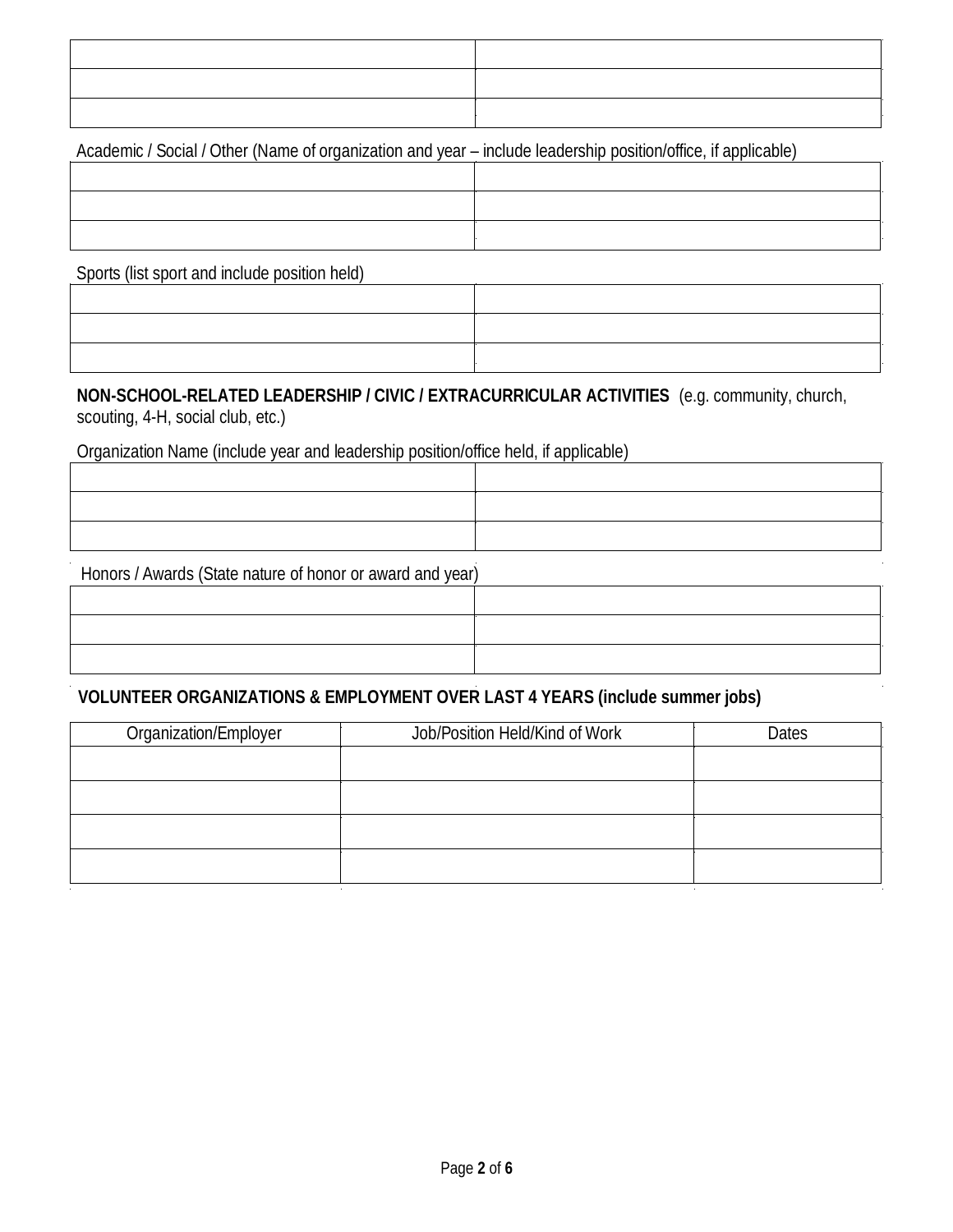#### **MUST HAVE PRINCIPAL OR GUIDANCE COUNSELOR'S ENDORSEMENT TO BE ELIGIBLE FOR EVALUATION BY SELECTION COMMITTEE**

The Principal or Guidance Counselor currently having supervisory responsibility for the applicant is asked to sign this endorsement, certifying he/she reviewed the application and verifies the accuracy of the information pertaining to the high school academic standing and school-related activities of the applicant.

This application and the submitted transcripts have been reviewed by me and to the best of my knowledge accurately sets forth the high school record of:

| <b>Student's Name</b>                                                            |      |
|----------------------------------------------------------------------------------|------|
| Please provide the following information:                                        |      |
|                                                                                  |      |
|                                                                                  |      |
| GPA must have a cumulative GPA of 2.5 or higher ________________________________ |      |
|                                                                                  |      |
|                                                                                  |      |
|                                                                                  |      |
| Signature of Principal or Guidance Counselor                                     | Date |

\_\_\_\_\_\_\_\_\_\_\_\_\_\_\_\_\_\_\_\_\_\_\_\_\_\_\_\_\_\_\_\_\_\_\_\_\_\_\_\_\_\_\_\_\_\_\_\_\_\_\_\_ **Printed Name / Title (Principal or Guidance Counselor)**

*\*Note: If the application does not meet the Principal/Guidance Counselor's approval, it should be returned to the student.*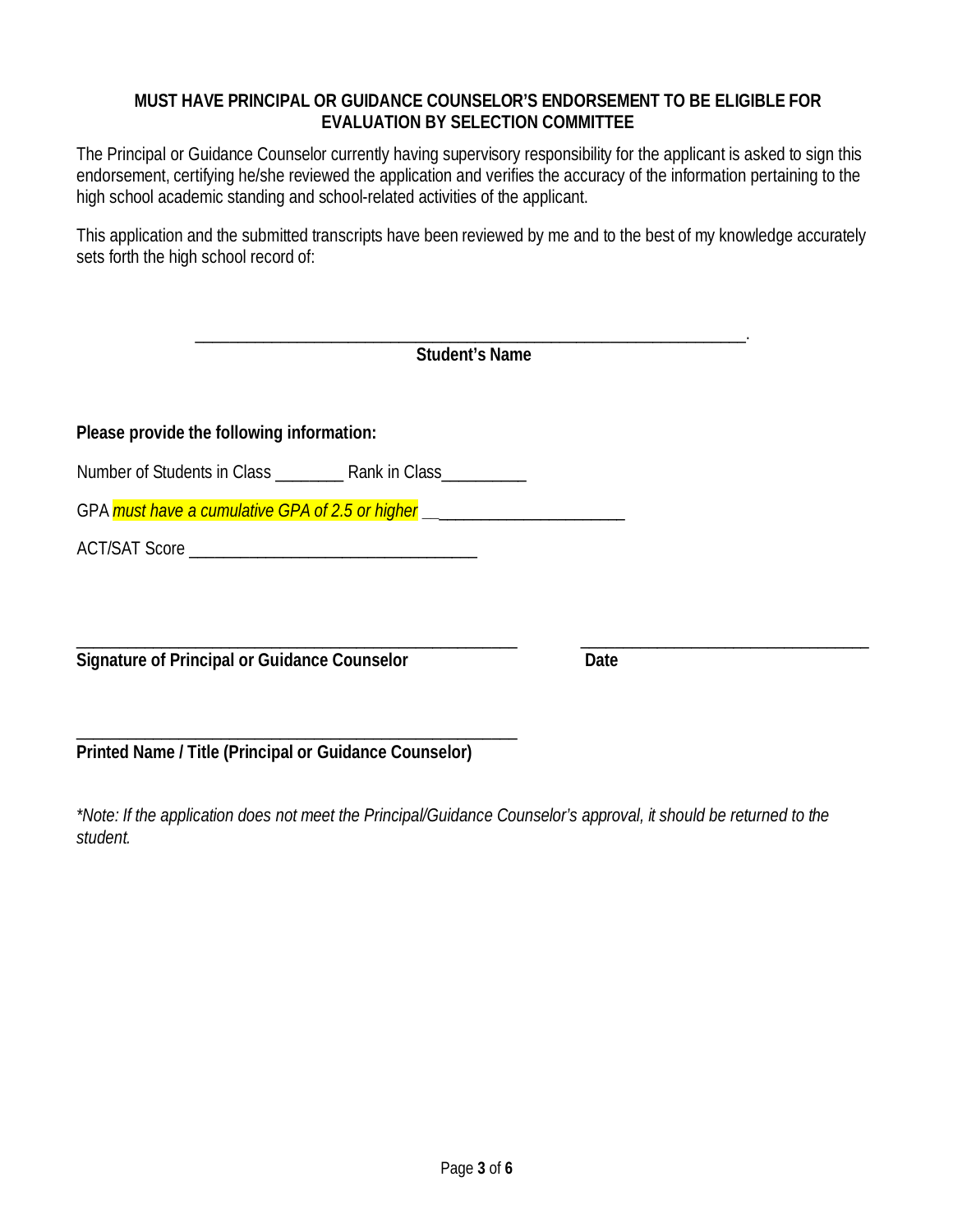**State your anticipated field of study: \_\_\_\_\_\_\_\_\_\_\_\_\_\_\_\_\_\_\_\_\_\_\_\_\_\_\_\_\_\_\_\_\_\_\_\_\_\_\_\_\_\_\_\_\_\_\_\_\_\_\_\_\_\_\_\_\_\_\_\_\_**

**List the total expenses you expect to incur per semester or quarter: (Approximate figures acceptable)**

| Tuition Amount: \$ ______________________ |  |
|-------------------------------------------|--|
|                                           |  |
| Room & Board Amount: \$                   |  |
| Other Expenses Amount: \$                 |  |
| TOTAL Amount: \$ ______________________   |  |

**Explanation of Other Expenses with Amounts:**

**Please describe in the box below how you intend to pay for your college expenses and list other grants/scholarship awards.**

| Grants              |               | Scholarships      |               |
|---------------------|---------------|-------------------|---------------|
| Pell Grant          | $\sim$        | <b>State</b>      | $\frac{1}{2}$ |
| <b>State Grants</b> | $\sim$        | National          | $\mathcal{S}$ |
| <b>Other Grants</b> | $\frac{1}{2}$ | <b>University</b> | $\frac{1}{2}$ |
|                     |               | All Other         |               |
|                     |               |                   |               |

Please explain below how you plan to cover any remaining expenses and include factors/conditions that should be taken into consideration by the Scholarship Selection Committee in determining the applicant's *financial need* for this scholarship (i.e., challenges in obtaining student loans, unusual family circumstances, etc.).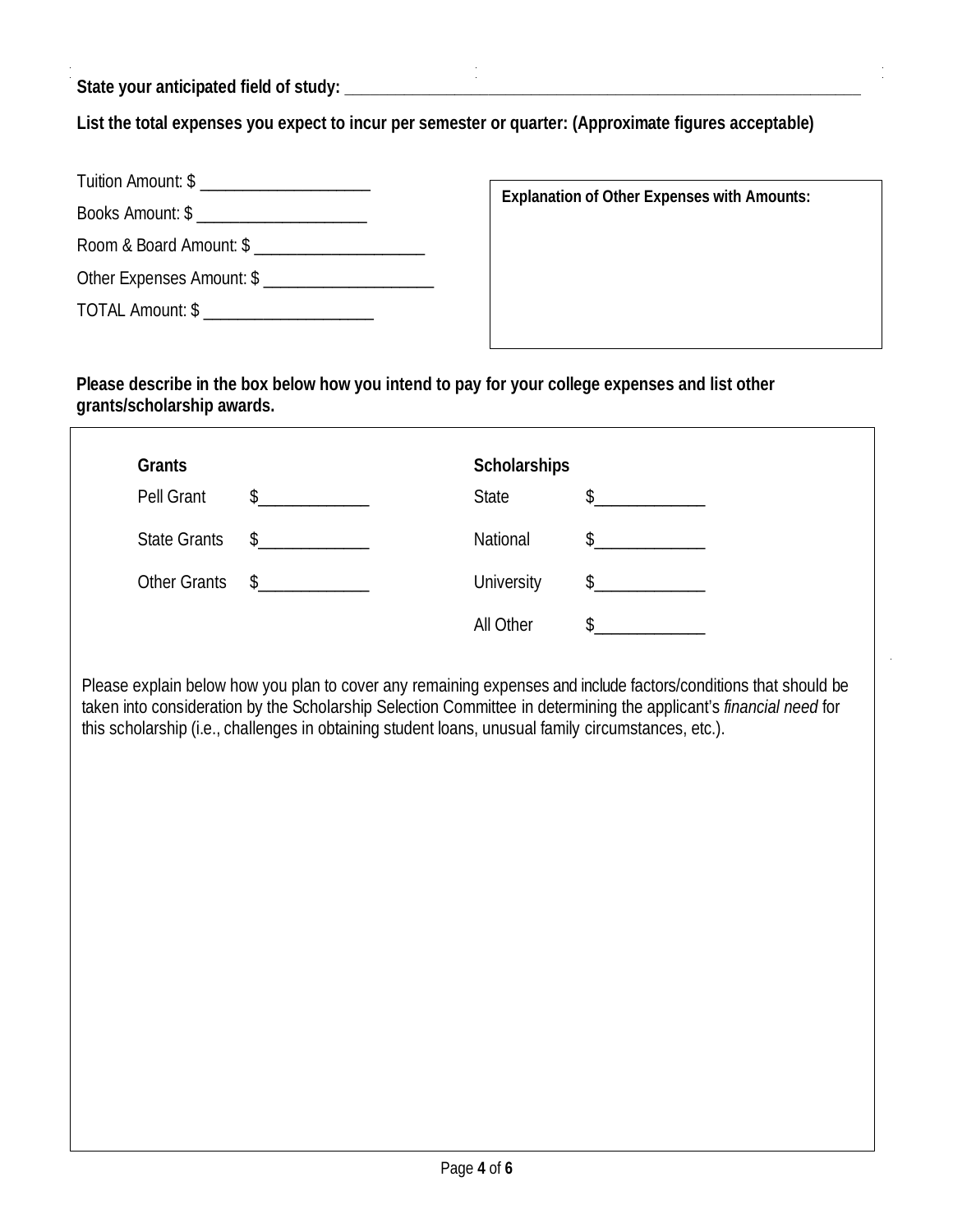**State the name of the college(s) you have applied to and/or have been accepted by:**

| Applied | Accepted (letter to be sent with application) |
|---------|-----------------------------------------------|
|         |                                               |
|         |                                               |
|         |                                               |

**If accepted and committed to a school, please provide the Scholarship Check Mailing Address.**

| ATTN:                                                                                                                                                                                                                          |
|--------------------------------------------------------------------------------------------------------------------------------------------------------------------------------------------------------------------------------|
| Street Address: The Contract of the Contract of the Contract of the Contract of the Contract of the Contract of the Contract of the Contract of the Contract of the Contract of the Contract of the Contract of the Contract o |
|                                                                                                                                                                                                                                |
| Student ID Number (if known): _____________                                                                                                                                                                                    |

**"My Professional Goals" Essay**

Please attach an essay (500 words or less, typed and single-spaced) as to the applicant's professional goal(s) and personal development and current progress toward achieving those goals; relate how past, present, and future activities making these accomplishments probable. Essays should include the applicant's name and signature at the bottom of the page(s).